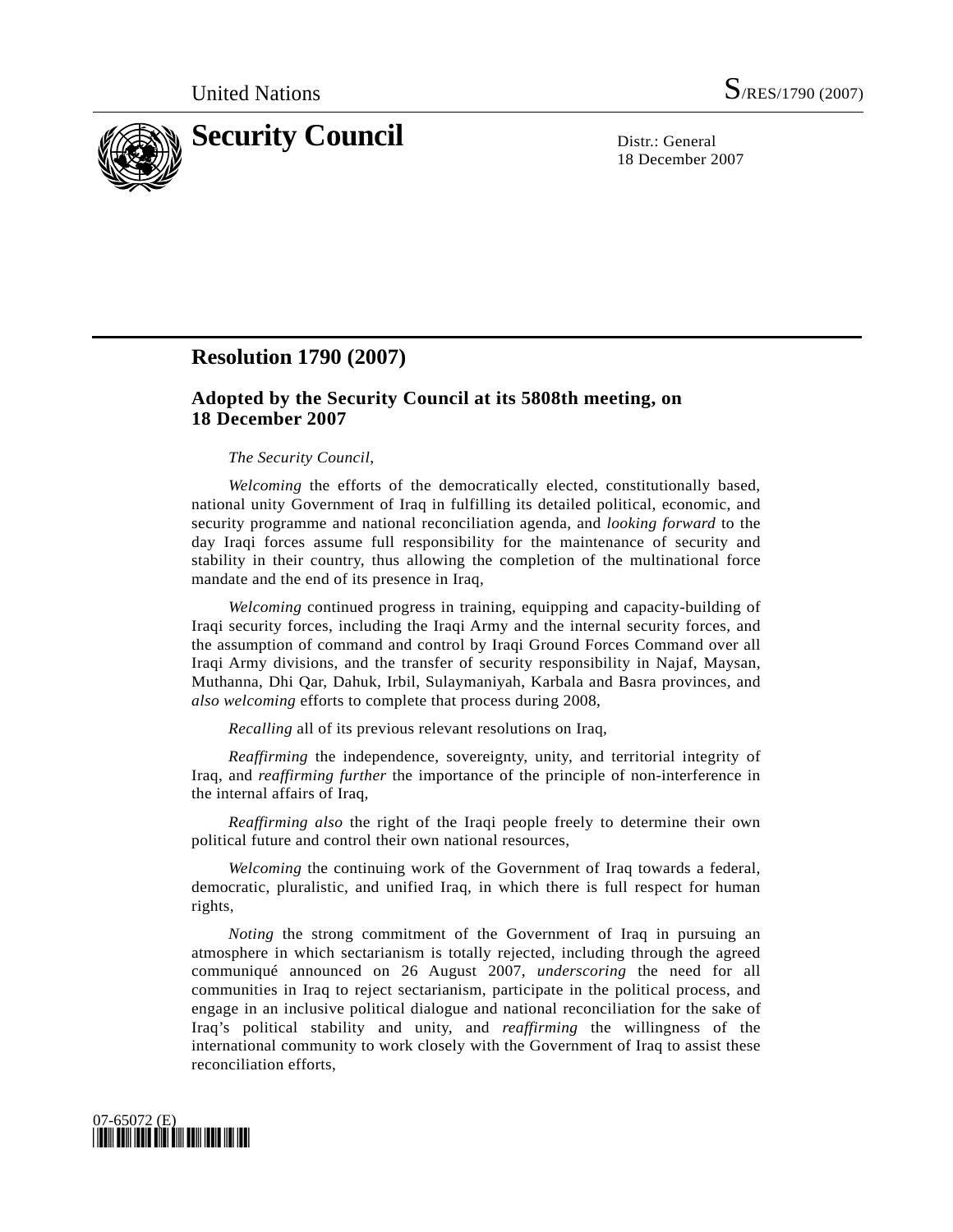*Recognizing* continuing progress under the International Compact with Iraq, an initiative of the Government of Iraq that has created a new partnership with the international community and is building a strong framework for Iraq's continued political, security and economic transformation and integration into the regional and global economy, and *welcoming* the important role that the United Nations is playing by jointly chairing the Compact with the Government of Iraq,

*Calling* upon the international community, particularly countries in the region and Iraq's neighbours, to support the Iraqi people in their pursuit of peace, stability, security, democracy, and prosperity, *welcoming* the Expanded Neighbors Conferences on 4 May 2007 and 2-3 November 2007, resultant working groups, and the agreement to establish an Expanded Neighbors "support mechanism" with support from the United Nations, and *noting* that the successful implementation of this resolution will contribute to regional stability,

*Demanding* those who use violence in an attempt to subvert the political process should lay down their arms and participate in the political process, and *encouraging* the Government of Iraq to continue to engage with all those who renounce violence,

*Reaffirming* that acts of terrorism must not be allowed to disrupt Iraq's political and economic transition, *and further reaffirming* the obligations of Member States under resolution 1618 (2005) of 4 August 2005 and other relevant resolutions and international conventions with respect, inter alia, to terrorist activities in and from Iraq or against its citizens,

*Recalling* the termination under resolution 1762 (2007) of the mandates of the United Nations Monitoring, Verification and Inspection Commission (UNMOVIC) and the International Atomic Energy Agency (IAEA) in Iraq under the relevant resolutions, *welcoming* Iraq's commitments in its letter to the Security Council dated 8 April 2007 annexed to that resolution, and *reaffirming* Iraq's disarmament obligations under relevant resolutions,

*Recognizing* the request conveyed in the letter of 7 December 2007 from the Prime Minister of Iraq to the President of the Council, which is annexed to this resolution, to retain the presence of the multinational force in Iraq, *recognizing also* the Government of Iraq's intention to assume full responsibility for providing security to the country and people of Iraq, and *taking note of* all of the objectives set forth in that letter, including the statement that the Government of Iraq considers this to be its final request to the Security Council for the extension of the mandate of the multinational force,

*Recognizing* the importance of consent of the sovereign Government of Iraq for the presence of the multinational force and of maximum coordination and close partnership between the multinational force and that Government,

*Taking into consideration* the progress of Iraq's security forces in improving the capability to provide security to the country and people of Iraq, as well as the continuing progress of the Government of Iraq in achieving its political, economic, and security programme,

*Welcoming* the willingness of the multinational force to continue efforts to contribute to the maintenance of security and stability in Iraq, including participating in the provision of humanitarian and reconstruction assistance, as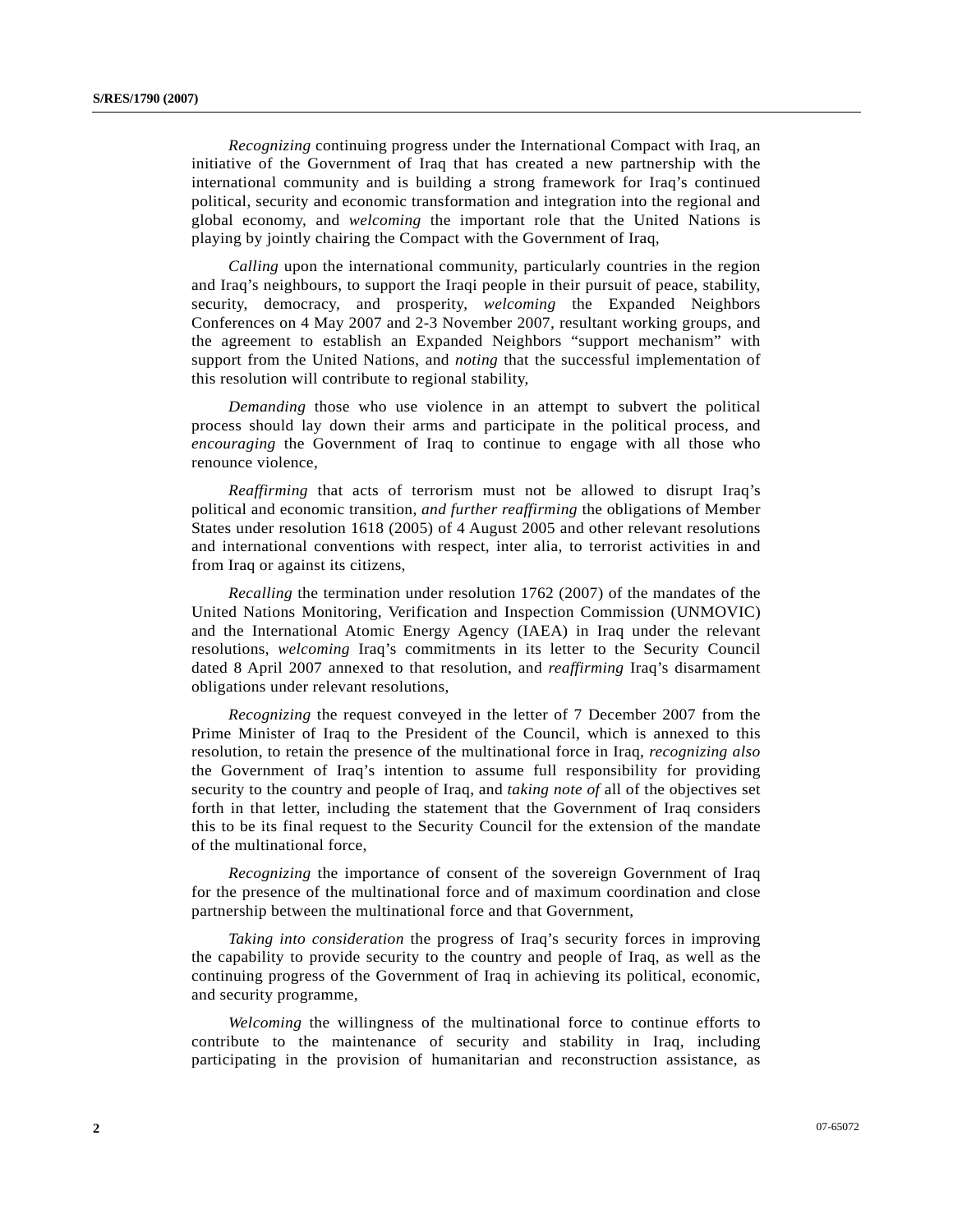described in the letter of 10 December 2007 from the United States Secretary of State to the President of the Council, which is annexed to this resolution,

*Recognizing* the tasks and arrangements set out in letters annexed to resolution 1546 (2004) of 8 June 2004, including the provision of security and logistical support for the United Nations presence in Iraq, and the cooperative implementation by the Government of Iraq and the multinational force of those arrangements, and having regard for resolution 1770 (2007) of 10 August 2007,

*Affirming* the importance for all parties, including foreign forces, promoting the maintenance of security and stability in Iraq to act in accordance with international law, including relevant obligations under international humanitarian law, human rights law and refugee law, and to cooperate with the relevant international organizations, *welcoming* their commitments in this regard, and underscoring that all parties, including foreign forces, should take all feasible steps to ensure the protection of affected civilians,

*Recalling* the establishment of the United Nations Assistance Mission for Iraq (UNAMI) on 14 August 2003, and *affirming* that the United Nations should continue to play a leading role in supporting the efforts of the Iraqi people and Government to strengthen institutions for representative government, promote political dialogue and national reconciliation, engage neighbouring countries, assist vulnerable groups, including refugees and internally displaced persons, and promote the protection of human rights and judicial and legal reform in accordance with resolution 1770 (2007),

*Recognizing* that international support for security and stability is essential to the well-being of the people of Iraq as well as the ability of all concerned, including the United Nations, to carry out their work on behalf of the people of Iraq, and *expressing* appreciation for Member State contributions in this regard under resolution 1483 (2003), resolution 1511 (2003), resolution 1546 (2004), resolution 1637 (2005) and resolution 1723 (2006),

*Recognizing* that the Government of Iraq will continue to have the leading role in coordinating international assistance to Iraq and *reaffirming* the importance of international assistance and development of the Iraqi economy and the importance of coordinated donor assistance,

*Recognizing* the significant role of the Development Fund for Iraq and the International Advisory and Monitoring Board and the provisions of paragraph 22 of resolution 1483 (2003) in helping the Government of Iraq to ensure that Iraq's resources are being used transparently and equitably for the benefit of the people of Iraq,

*Stressing* the responsibility of the Iraqi authorities to undertake all appropriate steps to prevent attacks on the diplomatic personnel accredited in Iraq in accordance with the Vienna Convention on Diplomatic Relations of 1961,

*Determining* that the situation in Iraq continues to constitute a threat to international peace and security,

*Acting* under Chapter VII of the Charter of the United Nations,

 1. *Notes* that the presence of the multinational force in Iraq is at the request of the Government of Iraq and *reaffirms* the authorization for the multinational force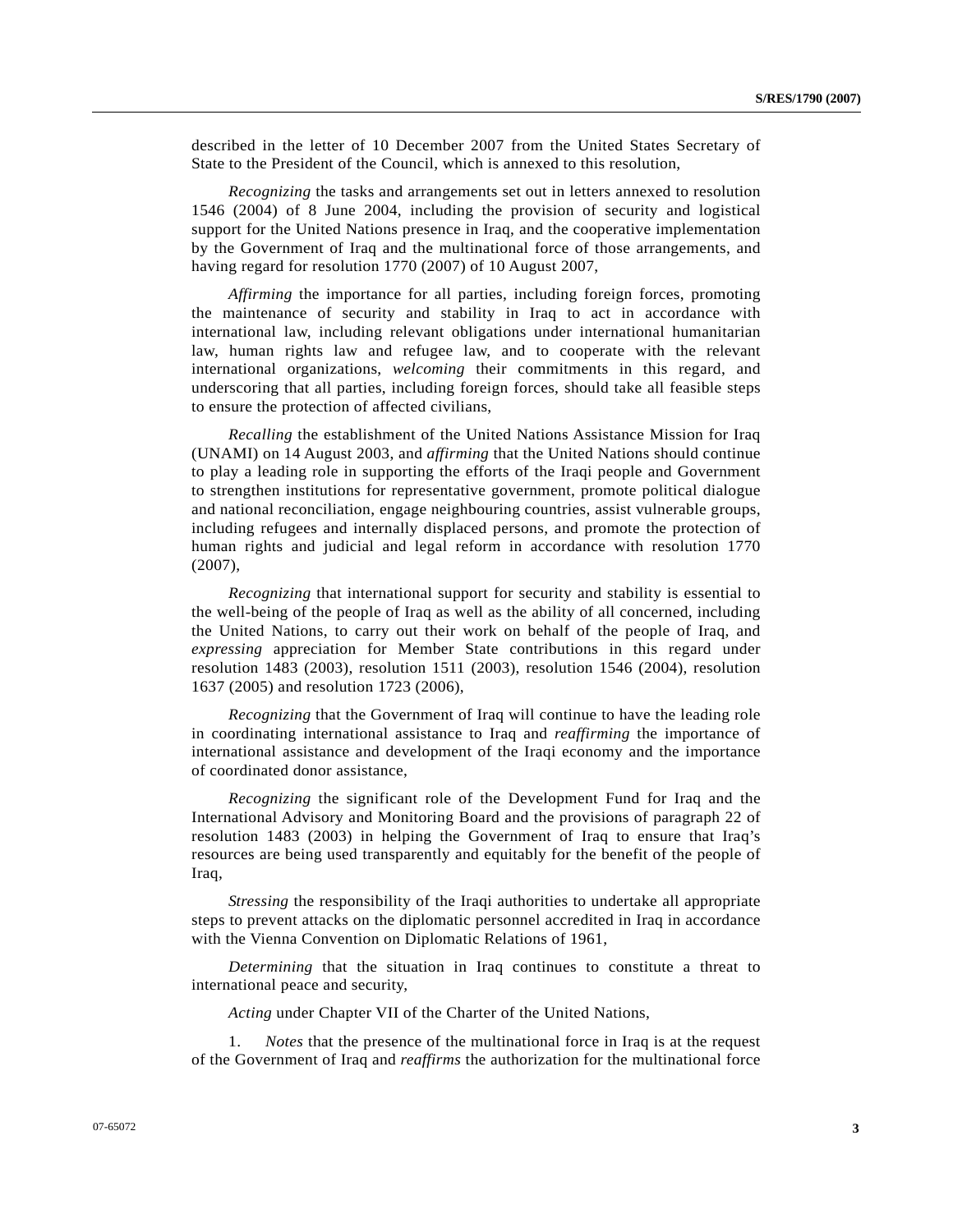as set forth in resolution 1546 (2004) and *decides* to extend the mandate as set forth in that resolution until 31 December 2008, taking into consideration the Iraqi Prime Minister's letter dated 7 December 2007, including all of the objectives highlighted therein, and the United States Secretary of State's letter dated 10 December 2007;

 2. *Decides further* that the mandate for the multinational force shall be reviewed at the request of the Government of Iraq or no later than 15 June 2008, and *declares* that it will terminate this mandate earlier if requested by the Government of Iraq;

 3. *Decides* to extend until 31 December 2008 the arrangements established in paragraph 20 of resolution 1483 (2003) for the depositing into the Development Fund for Iraq of proceeds from export sales of petroleum, petroleum products, and natural gas and the arrangements referred to in paragraph 12 of resolution 1483 (2003) and paragraph 24 of resolution 1546 (2004) for the monitoring of the Development Fund for Iraq by the International Advisory and Monitoring Board and further decides that, subject to the exception provided for in paragraph 27 of resolution 1546 (2004), the provisions of paragraph 22 of resolution 1483 (2003) shall continue to apply until that date, including with respect to funds and financial assets and economic resources described in paragraph 23 of that resolution;

 4. *Decides further* that the provisions in the above paragraph for the deposit of proceeds into the Development Fund for Iraq and for the role of the International Advisory and Monitoring Board and the provisions of paragraph 22 of resolution 1483 (2003) shall be reviewed at the request of the Government of Iraq or no later than 15 June 2008;

 5. *Requests* that the United States, on behalf of the multinational force, continue to report to the Council on the efforts and progress of this force on a quarterly basis;

6. *Decides* to remain actively seized of the matter.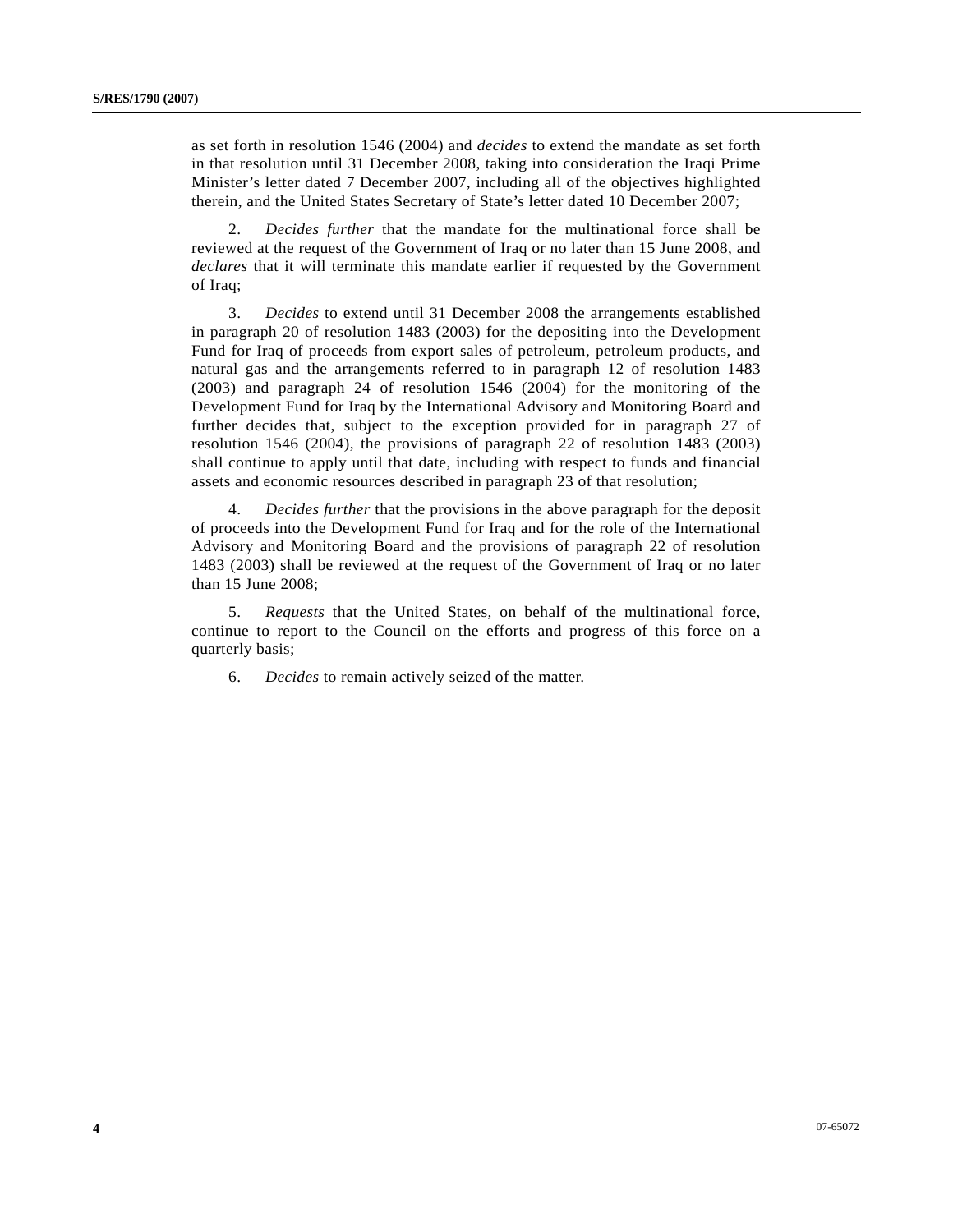### **Annex I**

## **Letter dated 7 December 2007 from the Prime Minister of Iraq addressed to the President of the Security Council**

[Original: Arabic and English]

 Iraq has now finished building its constitutional and legal institutions. It now has a permanent constitution, which was voted on by the Iraqi people, and a parliament, which represents the various components of Iraqi society. Iraq also has a Government of national unity that includes all political factions. Today, despite the efforts of terrorists and hostile forces to prevent us from developing our young and vital democracy, we are determined to build a democratic, federal and unified Iraq.

 The Government of Iraq continues to act expeditiously to guarantee the security of Iraqi citizens and the stability of the country. It is continuing to act expeditiously to promote national reconciliation in order to ensure broad political participation by all national forces, to protect human rights and strengthen the rule of law, to achieve economic growth and to provide its citizens with basic services.

 Achieving security and stability in the country is a matter of the utmost priority for the Iraqi Government. That is why it has devoted special attention to the task of building and strengthening the capacities of the Iraqi Army and the internal security forces, given that those are the two institutions that can guarantee security, maintain order and confront terrorist and other outlaw groups. Our national forces have successfully taken over the security functions of the multinational force in Iraq (MNF-I) in eight governorates. It is our intention that our national forces will continue to take over those security functions until all 18 governorates are under the full security control of our troops in 2008. Our ground force command has assumed control of all the divisions of the Iraqi Army. The effective coordination between the command and MNF-I has had a positive effect on the security situation.

 The Government of Iraq stresses that MNF-I, working alongside our national forces, has made an important and significant contribution to efforts to establish security and the rule of law. The Government of Iraq requests that the Security Council should consider extending the mandate of MNF-I in light of Iraq's achievements over the past few years, namely, the strengthened capacity of its Army and security forces and its significant successes in the security, political and economic spheres. A review of the role and authority of MNF-I will thus be required in order to strike a balance between, on the one hand, the need to extend, one last time, the mandate of the force and, on the other hand, progress made by Iraq in the area of security. In this regard, it is important for Iraq to be treated as an independent and fully sovereign State and, in seeking the aforementioned balance, the following objectives should be highlighted:

1. The Government of Iraq requests the extension of the mandate of MNF-I in accordance with Security Council resolutions 1546 (2004), 1637 (2005) and 1723 (2006) and the letters annexed thereto for a period of 12 months beginning on 31 December 2007, provided that the extension is subject to a commitment by the Security Council to end the mandate at an earlier date if the Government of Iraq so requests and that the mandate is subject to periodic review before June 2008;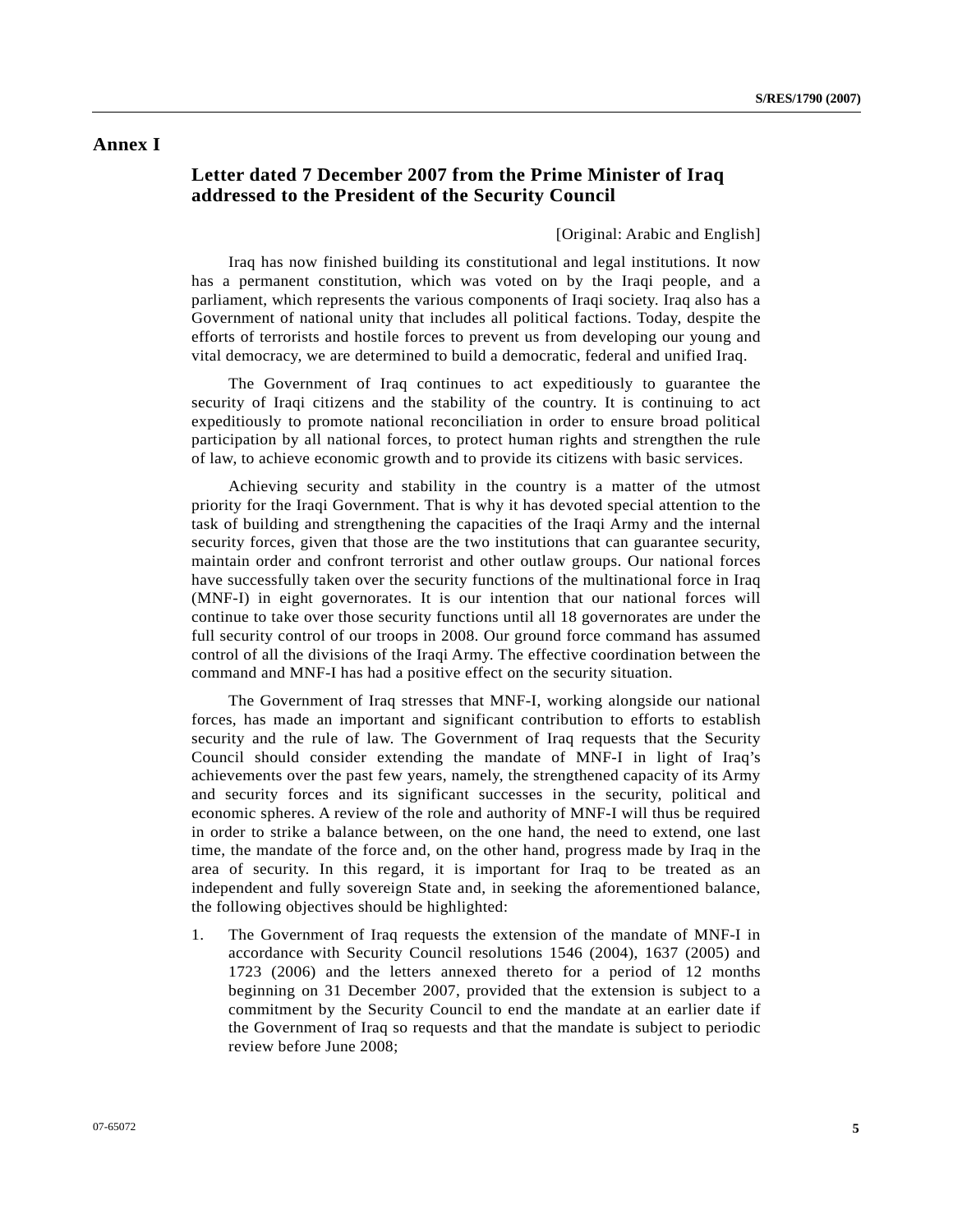- 2. The functions of recruiting, training, arming and equipping the Iraqi Army and Iraq's security forces are the responsibility of the Government of Iraq;
- 3. The Government of Iraq will assume responsibility for command and control of all Iraqi forces, and MNF-I, in coordination with the Government of Iraq, will provide support and backing to those forces;
- 4. The Government of Iraq will be responsible for arrest, detention and imprisonment tasks. When those tasks are carried out by MNF-I, there will be maximum levels of coordination, cooperation and understanding with the Government of Iraq;
- 5. The Government of Iraq considers this to be its final request to the Security Council for the extension of the mandate of MNF-I and expects, in future, that the Security Council will be able to deal with the situation in Iraq without the need for action under Chapter VII of the Charter of the United Nations;
- 6. The Government of Iraq requests that the resolution to be adopted by the Security Council should reaffirm respect for the independence, sovereignty, unity and territorial integrity of Iraq and also reaffirm the commitment of Member States to the principle of non-intervention in its internal affairs.

 The Government of Iraq wishes to inform the Security Council that it has signed a declaration of principles with the United States of America with a view to establishing a long-term cooperative and friendly relationship.

 The Government of Iraq reaffirms the importance of the work of the Security Council Committee established pursuant to resolution 1518 (2003) in order to restore the Iraqi funds and assets deposited outside Iraq by the previous regime. The Government of Iraq urges the members of the Security Council to support the Committee's ongoing work in accordance with paragraph 19 of resolution 1483 (2003) concerning the identification of individuals and entities referred to in paragraph 23 of that resolution, including the updating of the list of individuals and entities identified by the Committee established pursuant to paragraph 6 of resolution 661 (1990). The Government of Iraq looks forward to the Committee's report to the Security Council on its activities.

 The Government of Iraq recognizes the importance of the provisions of paragraph 22 of resolution 1483 (2003) in ensuring that Iraq's natural resources, the proceeds from sales thereof and other funds deposited in the Development Fund for Iraq are used for reconstruction activities and other efforts to benefit the people of Iraq. Iraq therefore requests that, taking account of the exception provided for in paragraph 27 of resolution 1546 (2004), the Security Council should continue to apply the provisions of paragraph 22 of resolution 1483 (2003) until 31 December 2008, including in respect of the funds, financial assets and economic resources described in paragraph 23 of resolution 1483 (2003).

 The Government of Iraq is of the opinion that the provisions of Security Council resolution 1546 (2004) on the deposit of proceeds into the Development Fund for Iraq will help to ensure that proceeds from Iraq's natural resources are used to serve the interests of the Iraqi people. The role played by the International Advisory and Monitoring Board serves the same purpose. The Government of Iraq understands that the Development Fund for Iraq plays an important role in helping Iraq to convince donors and creditors that it is managing its resources and debts in a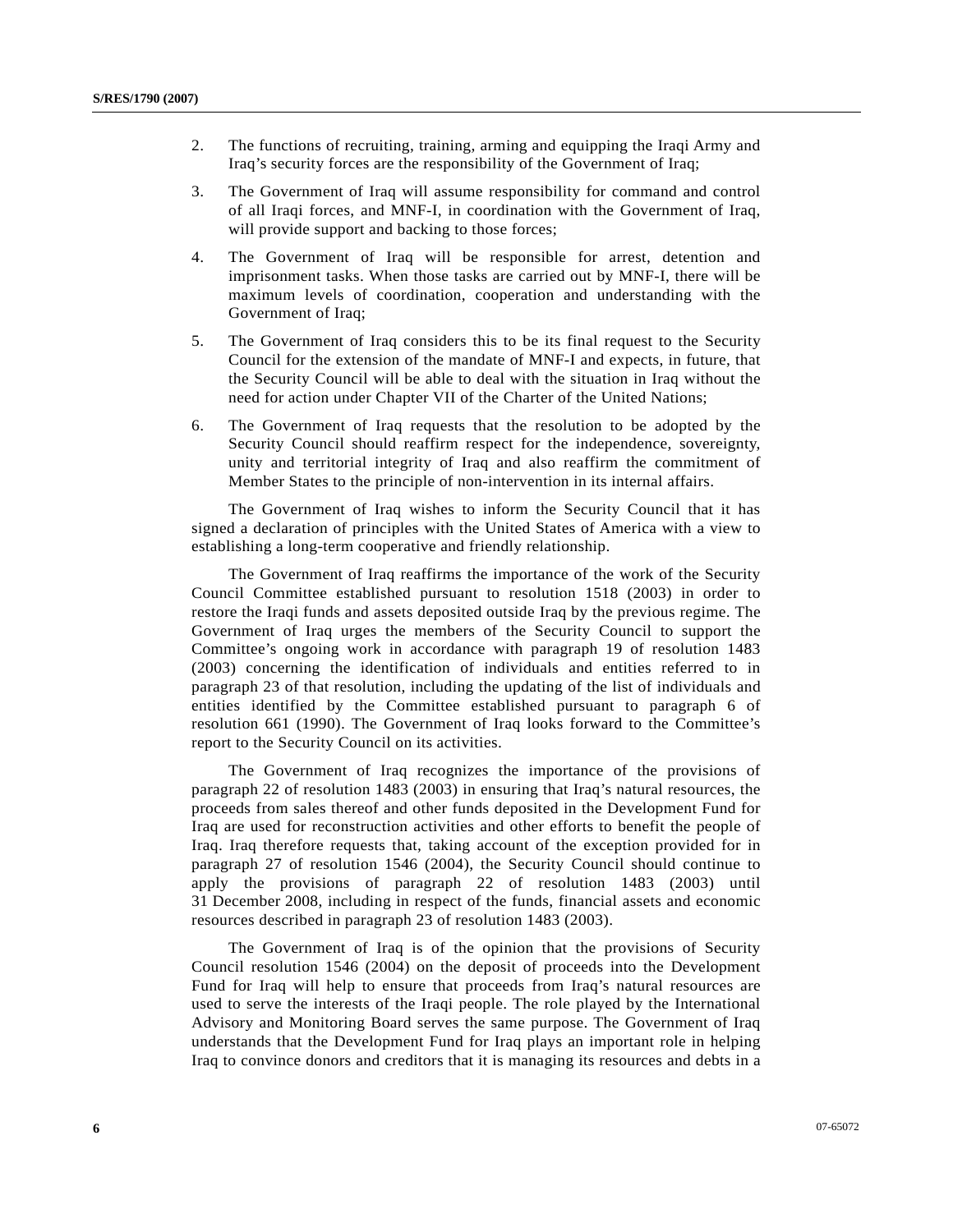responsible way in the interests of the Iraqi people. It should be pointed out that Iraq is striving to form a new partnership with the international community in order to build a dynamic network designed to transform its economy and integrate it with other world economies through the International Compact with Iraq. We are therefore requesting that the mandate of the Development Fund for Iraq and the International Advisory and Monitoring Board be extended for a further 12 months. We are also requesting that the mandate should be reviewed, based on the request of the Iraqi Government, before 15 June 2008.

 The Government of Iraq is asking the Security Council to review its resolutions relating to the deposit of 5 per cent of Iraq's proceeds from oil into the Compensation Fund established in accordance with Security Council resolution 687 (1991) and subsequent relevant resolutions, with a view to reducing that percentage as much as possible, since the deposit of such a high percentage creates a financial burden for Iraq at a time when it is in dire need of those funds to rebuild its infrastructure, which was destroyed during the wars waged by the previous regime. Furthermore, the increase in the price of oil means that the real amount represented by that 5 per cent is at least five times greater than it was.

 The people of Iraq are determined to establish a stable and peaceful democracy. They are determined to develop a dynamic economy built on solid foundations and a creative vision. The people of Iraq need the support of the international community to make that vision a reality.

 It is our understanding that the Security Council intends to include this letter as an annex to the resolution concerning Iraq that is currently being drafted. In the meantime, I should be grateful if you would have this letter circulated to the members of the esteemed Security Council as soon as possible.

> (*Signed*) Nuri Kamel **al-Maliki** Prime Minister of the Republic of Iraq